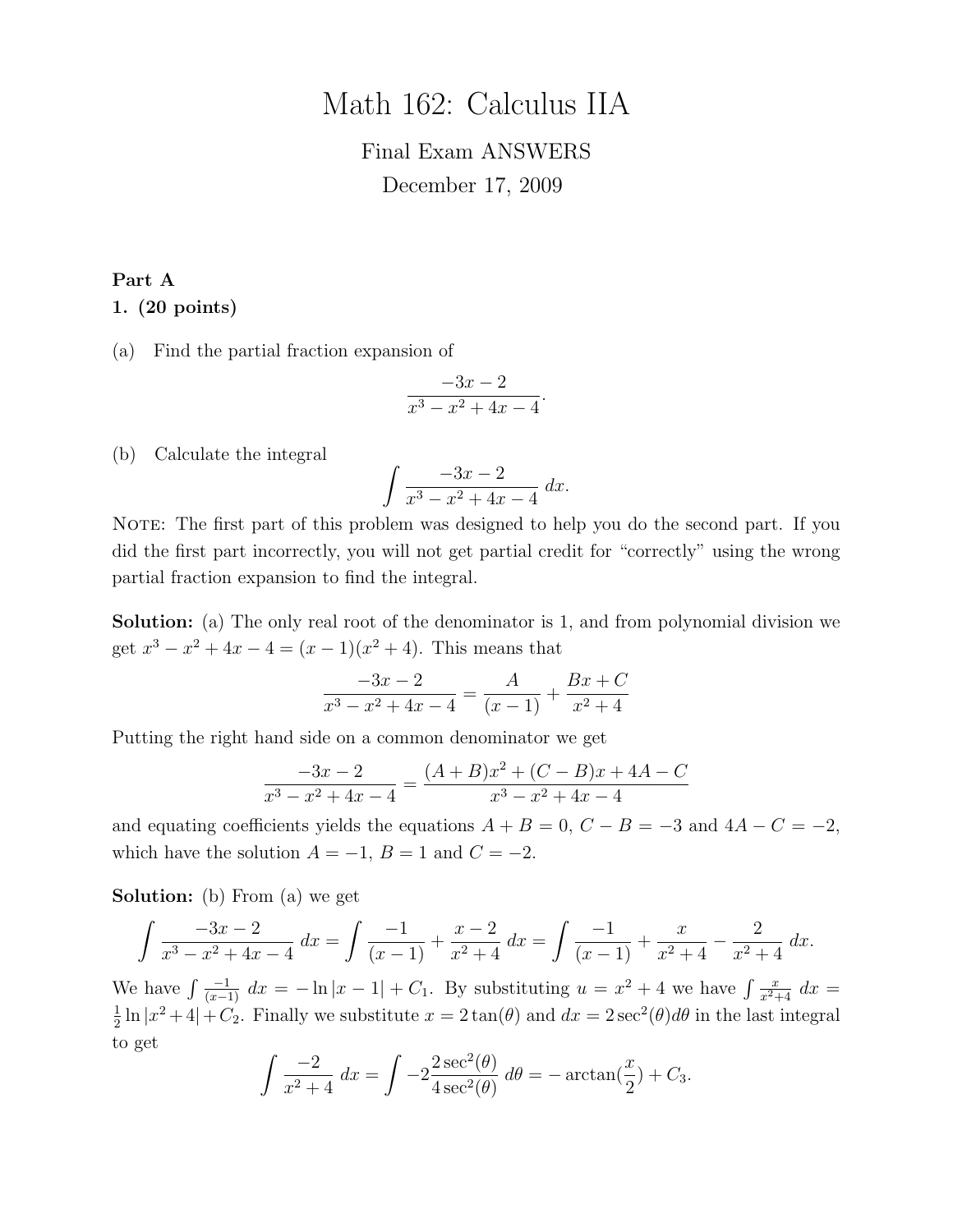Combining this we get

$$
\int \frac{-3x-2}{x^3 - x^2 + 4x - 4} dx = -\ln|x-1| + \frac{1}{2}\ln|x^2 + 4| - \arctan(\frac{x}{2}) + C.
$$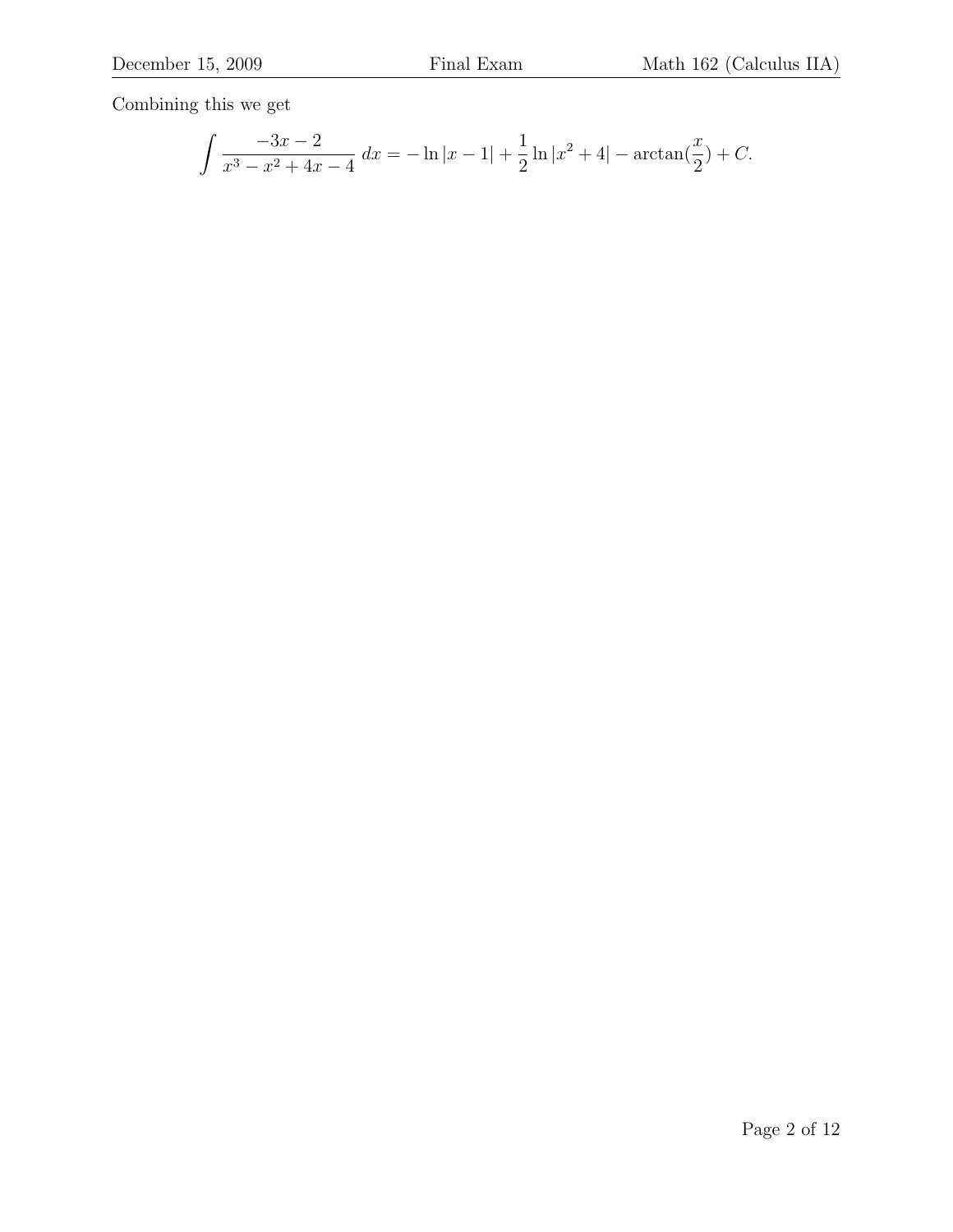### 2. (20 points)

Evaluate the integral

$$
\int \frac{\sqrt{4-x^2}}{x^2} \, dx
$$

**Solution:** We let  $x = 2\sin(\theta)$ , where  $-\pi/2 \le \theta \le \pi/2$ . Then  $dx = 2\cos(\theta) d\theta$  and

$$
\sqrt{4 - x^2} = \sqrt{4 - 4\sin^2(\theta)} = \sqrt{4\cos^2(\theta)} = 2|\cos(\theta)| = 2\cos(\theta)
$$

since  $\cos(\theta) \ge 0$  on the interval  $-\pi/2 \le \theta \le \pi/2$ . This means that

$$
\int \frac{\sqrt{4 - x^2}}{x^2} dx = \int \frac{2 \cos(\theta)}{4 \sin^2(\theta)} 2 \cos(\theta) d\theta
$$

$$
= \int \frac{\cos^2(\theta)}{\sin^2(\theta)} d\theta
$$

$$
= \int \cot^2(\theta) d\theta
$$

$$
= \int \csc^2(\theta) - 1 d\theta
$$

$$
= -\cot(\theta) - \theta + C.
$$

Consider  $\theta$  as the angle in a right triangle, then  $sin(\theta) = \frac{x}{2}$ , and so we label the opposite side and hypotenuse as having lengths  $x$  and 2. From the Pythagorean theorem we get

$$
\cot(\theta) = \frac{\sqrt{4 - x^2}}{x}.
$$

The result is then

$$
\int \frac{\sqrt{4 - x^2}}{x^2} dx = -\frac{\sqrt{4 - x^2}}{x} - \arcsin(\frac{x}{2}) + C.
$$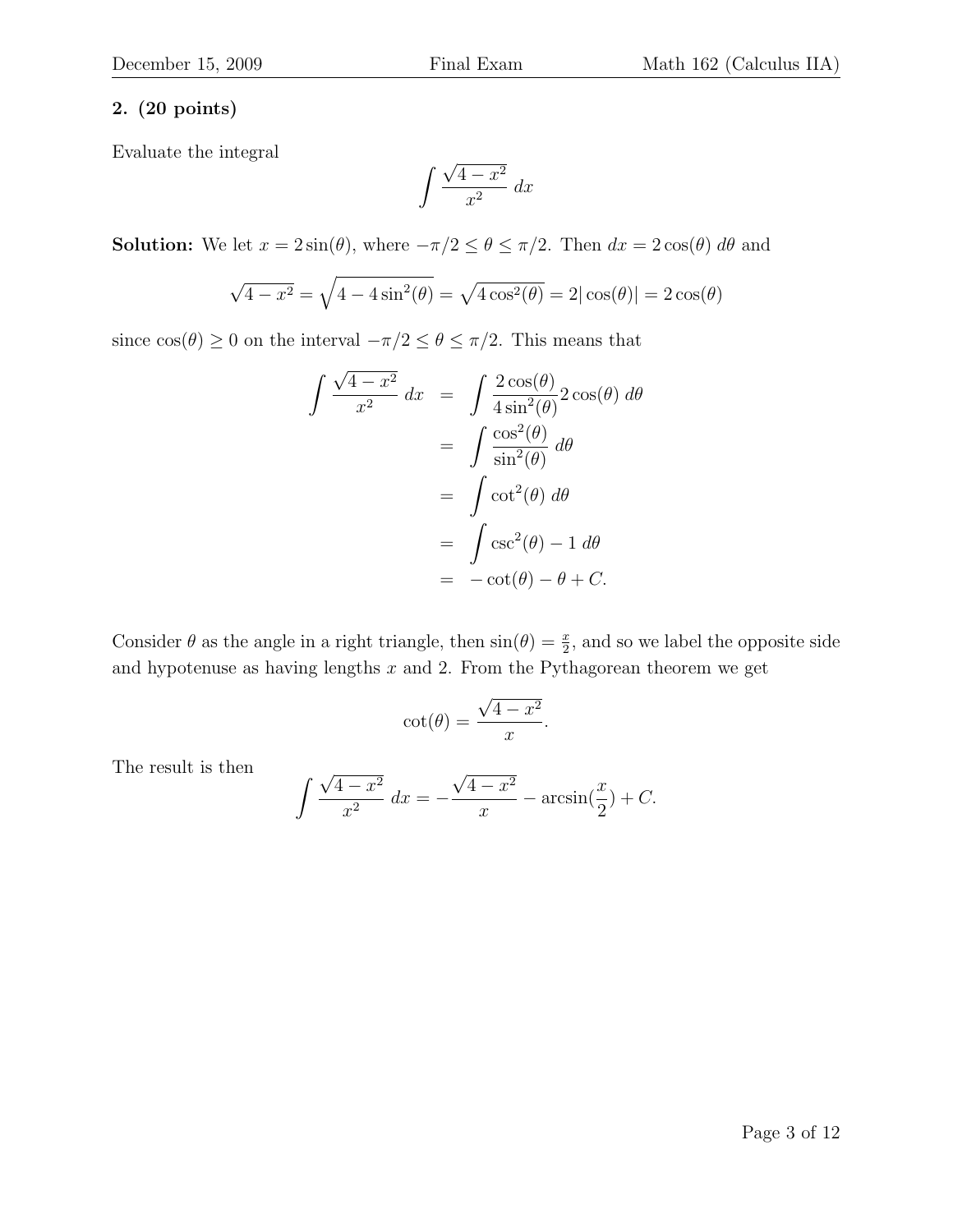Rotate the region bounded by  $y = 0$ ,  $y = e^{-x^2}$ ,  $x = 0$  and  $x = 1$  around the y-axis. Compute the volume of the resulting body.

**Solution:** This is best done with shells. The height is  $e^{-x^2}$ , the circumference is  $2\pi x$  and the thickness is  $dx$ . So we get

$$
V = \int_0^1 2\pi x e^{-x^2} dx = 2\pi \int_0^1 x e^{-x^2} dx
$$

To calculate this we substitute  $u = -x^2$  and get  $du = \frac{-dx}{2x}$  $\frac{dx}{2x}$ . Hence

$$
V = 2\pi \int_0^1 x e^{-x^2} dx
$$
  
=  $2\pi \int_0^{-1} e^u \frac{-du}{2}$   
=  $\pi \int_{-1}^0 e^u du$   
=  $\pi [e^u]_{-1}^0$   
=  $\pi (1 - \frac{1}{e}).$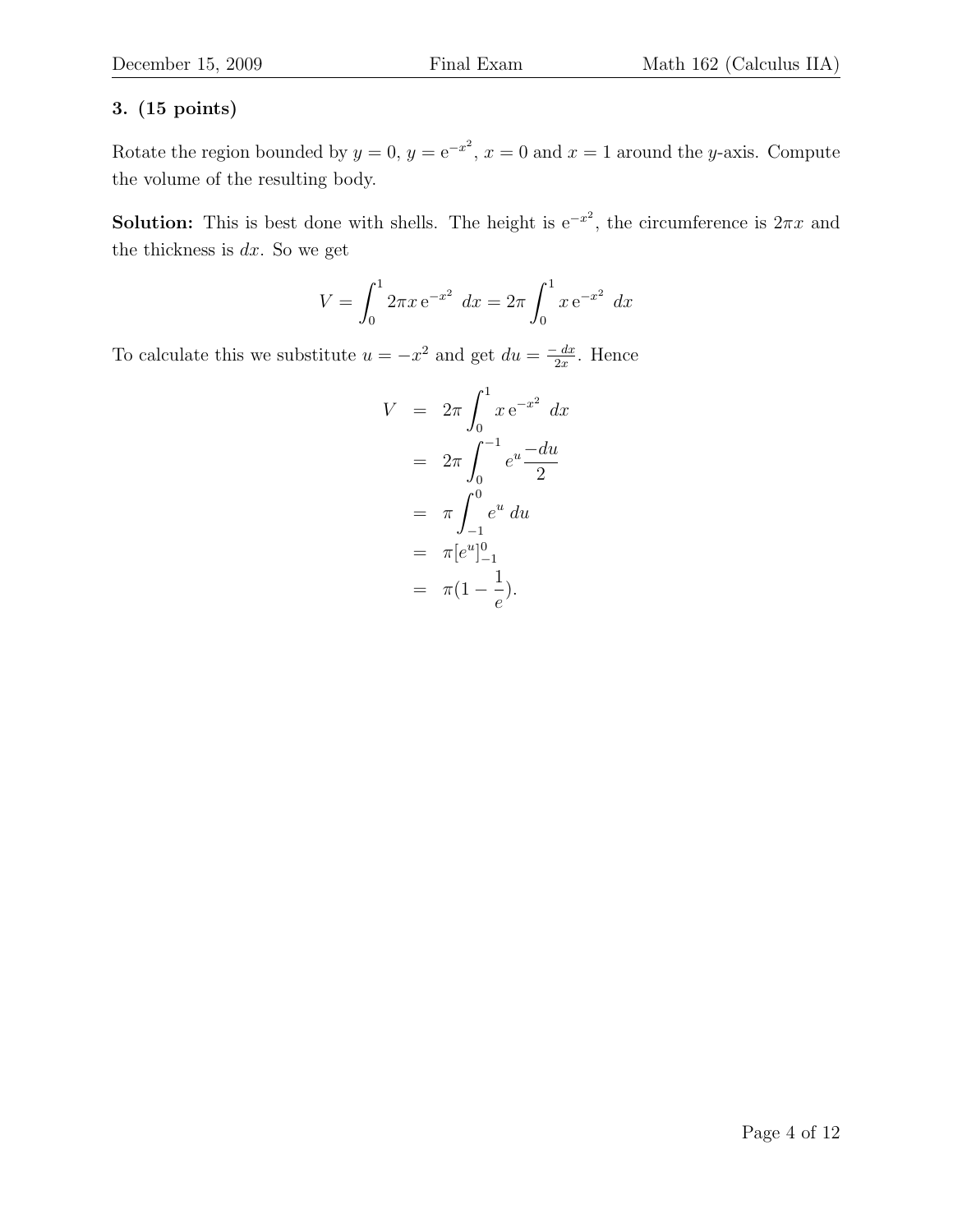A cylindrical well has radius  $1m$  and depth  $5m$ . The depth of the water in the well is 3m. How much work (in Joules) is required to empty the well? The density of water is  $1000kg/m^3$  and  $g = 9.8m/sec^2$ . You may assume  $9.8 \cdot \pi = 31$ . A Joule is the metric unit of work,  $1J = 1kg \cdot m^2/sec^2$ 

**Solution:** The work require to pump out a layer of water of thickness  $\Delta x$  at height x below the surface of the water is  $F \cdot d = volume \cdot density \cdot g \cdot (x+2)$ . The volume of a layer of water of thickness  $\Delta x$  is  $\pi \cdot \Delta x$  and so  $F \cdot d = \pi \cdot \Delta x \cdot 1000 \cdot 9.8 \cdot (x+2)$ . The total work required is then

$$
W = 1000 \cdot 9.8\pi \int_0^3 x + 2 \, dx
$$

$$
= 31000 \left[ \frac{1}{2} x^2 + 2x \right]_0^3
$$

$$
= 325500 J.
$$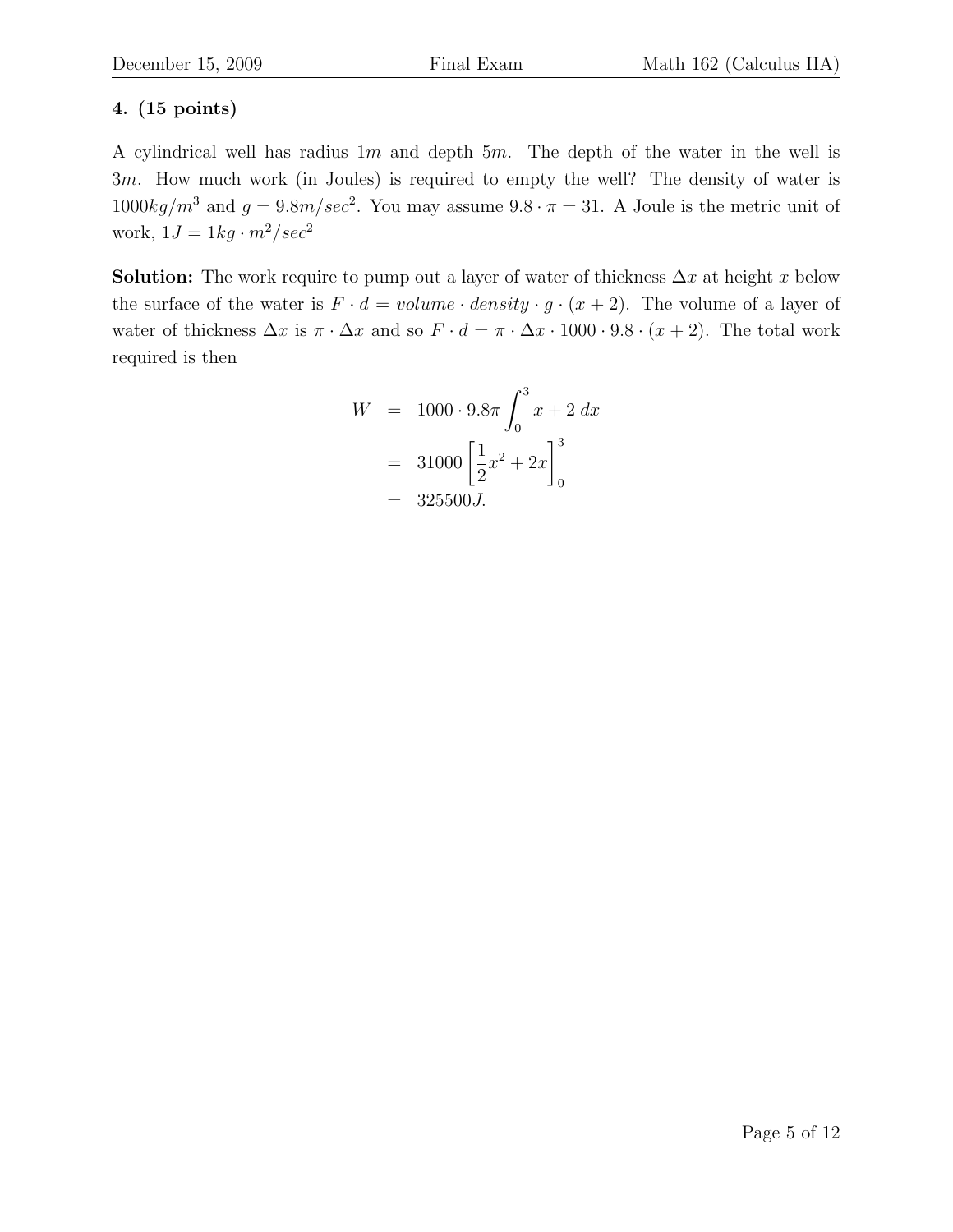Find the area of the region bounded by  $y = sin(x)$  and  $y = cos(x)$  for  $0 \le x \le \pi/4$ . **Solution:** First we note that  $\cos(x) \ge \sin(x)$  for  $0 \le x \le \pi/4$ . We get

$$
A = \int_0^{\pi/4} \cos(x) - \sin(x) dx
$$
  
=  $[\sin(x) + \cos(x)]_0^{\pi/4}$   
=  $\frac{1}{\sqrt{2}} + \frac{1}{\sqrt{2}} - 1$   
=  $\sqrt{2} - 1$ .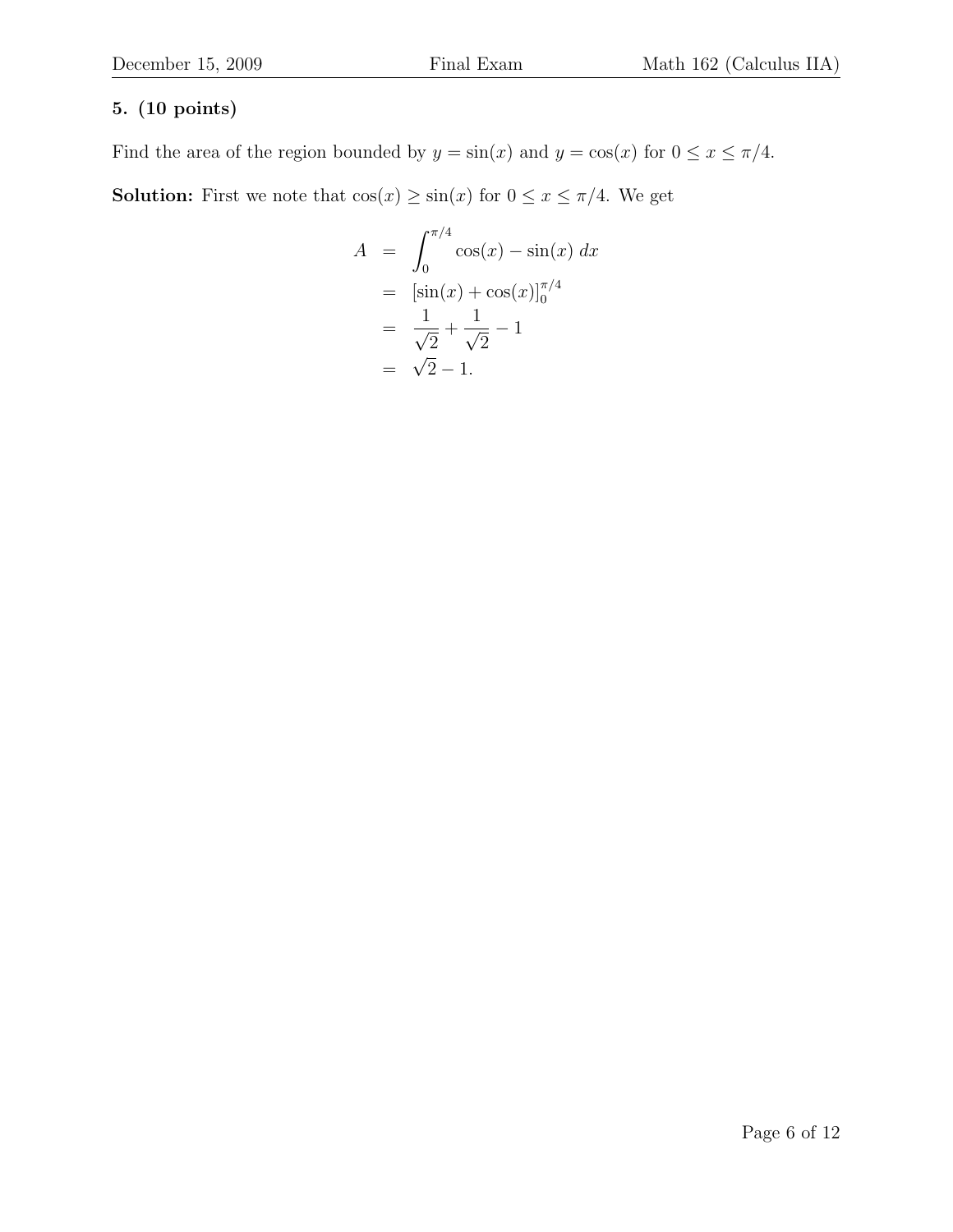## 6. (20 points)

The cycloid is the curve defined by  $x(t) = r(t - \sin(t))$  and  $y(t) = r(1 - \cos(t))$ , where r is a constant. Find the arclength of the cycloid for  $0 \le t \le 2\pi$ . You may use the identity  $\sin^2(t) = (1 - \cos(2t))/2.$ 

**Solution:** We first note that  $dx/dt = r(1-\cos t)$  and  $dy/dt = r \sin t$ . The arclength is given by

$$
L = \int_0^{2\pi} \sqrt{\left(\frac{dx}{dt}\right)^2 + \left(\frac{dy}{dt}\right)^2} dt
$$
  
\n
$$
= \int_0^{2\pi} \sqrt{r^2 (1 - \cos t)^2 + r^2 (t/2) \sin t} dt
$$
  
\n
$$
= \int_0^{2\pi} \sqrt{r^2 (1 - 2 \cos t + \cos^2(t) + \sin^2 t)} dt
$$
  
\n
$$
= r \int_0^{2\pi} \sqrt{2(1 - \cos t)} dt
$$
  
\n
$$
= r \int_0^{2\pi} \sqrt{4 \sin^2(t/2)} dt
$$
  
\n
$$
= r \int_0^{2\pi} 2 |\sin(t/2)| dt
$$
  
\n
$$
= r \int_0^{2\pi} 2 \sin(t/2) dt
$$
  
\n
$$
= 2r \int_0^{2\pi} \sin(t/2) dt
$$
  
\n
$$
= 2r [-2 \cos(t/2)]_0^{2\pi}
$$
  
\n
$$
= 8r.
$$

We used the fact that  $\sin t \geq 0$  on  $0 \leq t \leq \pi$  so  $\sin(t/2) \geq 0$  on  $0 \leq t \leq 2\pi$  in the seventh equality.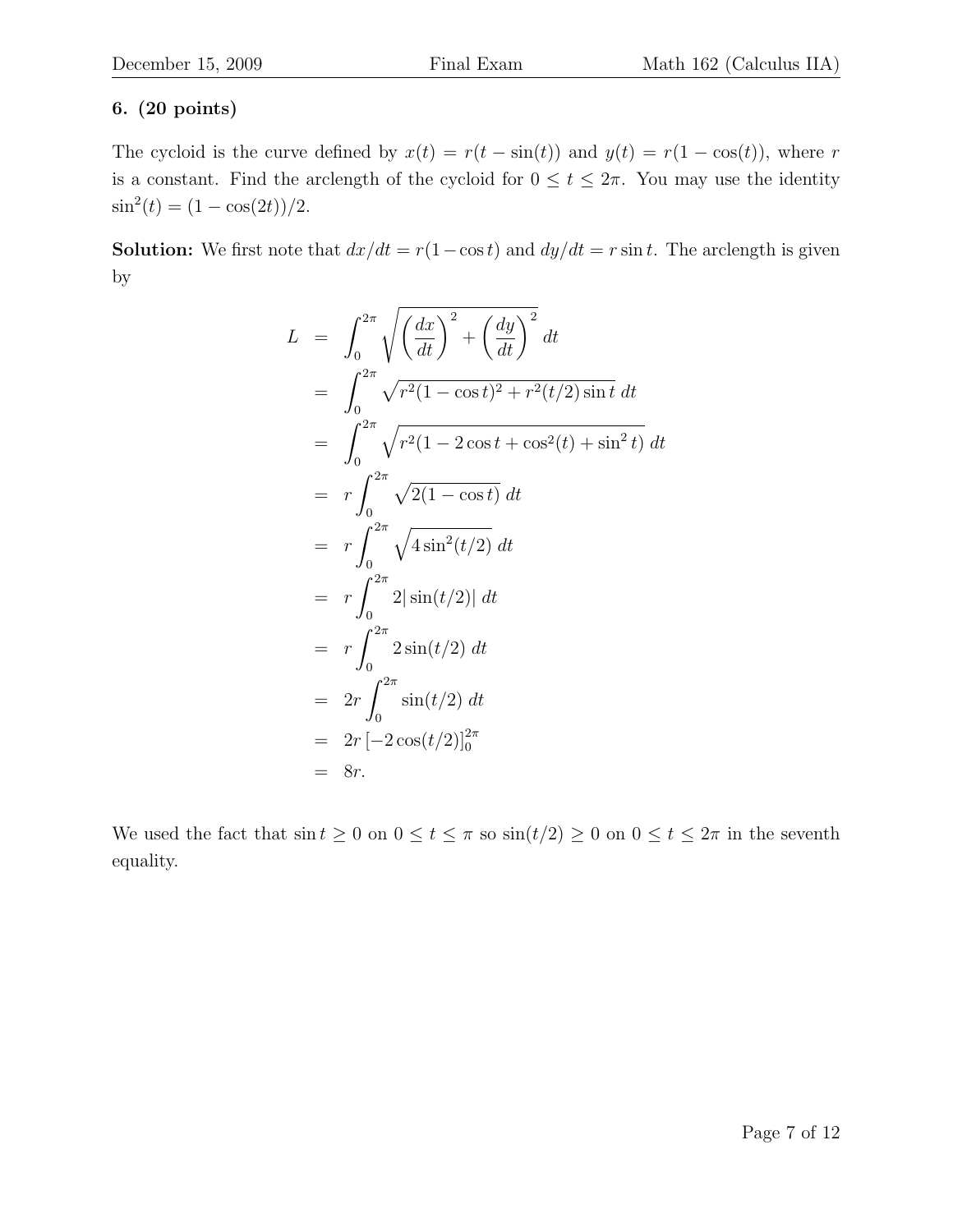### Part B

7. (25 points)

(a) Find the power series expansion of  $1/(1+x^2)$ , as well as radius and interval of convergence.

(b) Find the power series for  $arctan(x)$ , as well as the radius and interval of convergence.

**Solution:** (a) We rewrite  $1/(1+x^2) = 1/(1-(-x^2))$ , which we recognize as the sum of the geometric series

$$
\sum_{n=0}^{\infty} (-x^2)^n = \sum_{n=0}^{\infty} (-1)^n x^{2n}
$$

The series converges for  $|-x^2| < 1$ , i.e.  $|x| < 1$ .

Solution: (b) We note that

$$
\int \frac{1}{1+x^2} dx = \arctan(x) + C
$$

so to find the series for  $arctan(x)$  we integrate the series from (a). This is done term-wise

$$
\arctan(x) = \int \frac{1}{1+x^2} dx
$$
  
= 
$$
\int \sum_{n=0}^{\infty} (-1)^n x^{2n}
$$
  
= 
$$
\sum_{n=0}^{\infty} \frac{(-1)^n}{2n+1} x^{2n+1} + C.
$$

Since  $arctan(0) = 0$ , we see that  $C = 0$ , so we get

$$
\arctan(x) = \sum_{n=0}^{\infty} \frac{(-1)^n}{2n+1} x^{2n+1}.
$$

By Theorem 2 page 730 the radius of convergence is 1, so we know that the series converges for all x in  $(-1, 1)$ . At the point  $x = 1$  we see that the series  $\sum_{n=0}^{\infty}$  $\frac{(-1)^n}{2n+1}$  converges by the alternating series test. At the point  $x = -1$  we have to see if the series  $\sum_{n=0}^{\infty}$  $\frac{(-1)^n}{2n+1}(-1)^{2n+1}$ converges. The series  $\sum_{n=0}^{\infty}$  $\frac{(-1)^n}{2n+1}(-1)^{2n+1}$  can be written as  $-\sum_{n=0}^{\infty}$  $\frac{(-1)^n}{2n+1}$ , which converges by the alternating series test. The interval of convergence is hence  $[-1, 1]$ .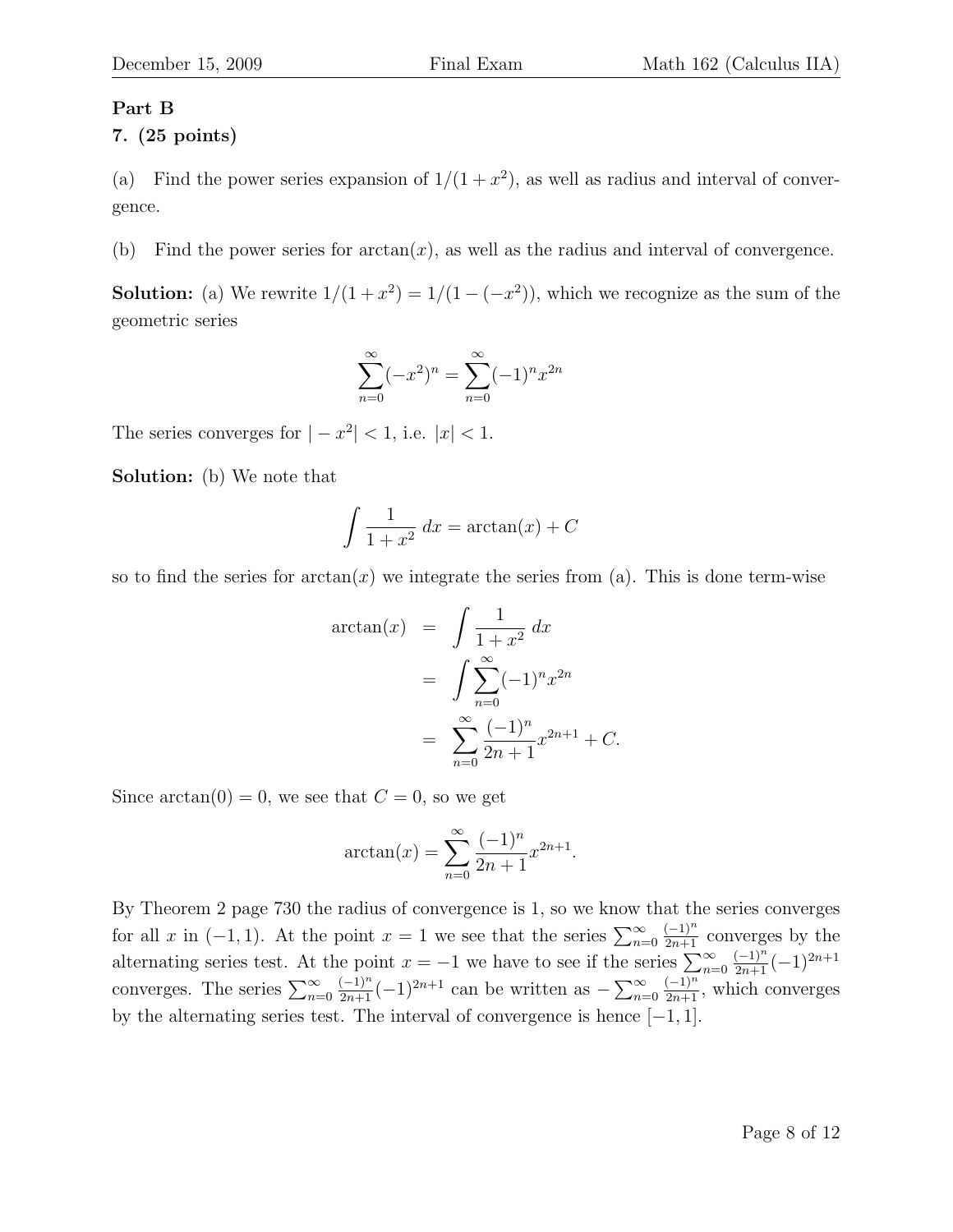(a) Find the Taylor series centered at 0 of the function  $e^{-x^2}$ , as well as radius and interval of convergence.

(b) Write the integral

$$
\int_0^x e^{-t^2} dt
$$

as a power series.

**Solution:** (a) The Taylor series for  $e^x$  is

$$
e^x = \sum_{n=0}^{\infty} \frac{x^n}{n!}
$$

and so we get

$$
e^{-x^{2}} = \sum_{n=0}^{\infty} \frac{(-x^{2})^{n}}{n!}
$$

$$
= \sum_{n=0}^{\infty} (-1)^{n} \frac{x^{2n}}{n!}
$$

Since the series for  $e^x$  is convergent for all x, so is the series for  $e^{-x^2}$ .

Solution: (b) We use the series from (a)

$$
\int_0^x e^{-t^2} dt = \int_0^x \sum_{n=0}^\infty (-1)^n \frac{t^{2n}}{n!} dt
$$
  
= 
$$
\left[ \sum_{n=0}^\infty (-1)^n \frac{t^{2n+1}}{(2n+1)n!} \right]_0^x
$$
  
= 
$$
\sum_{n=0}^\infty (-1)^n \frac{x^{2n+1}}{(2n+1)n!}.
$$

This expression is valid for all  $x > 0$ , since the series for  $\int e^{-x^2} dx$  is convergent for all x.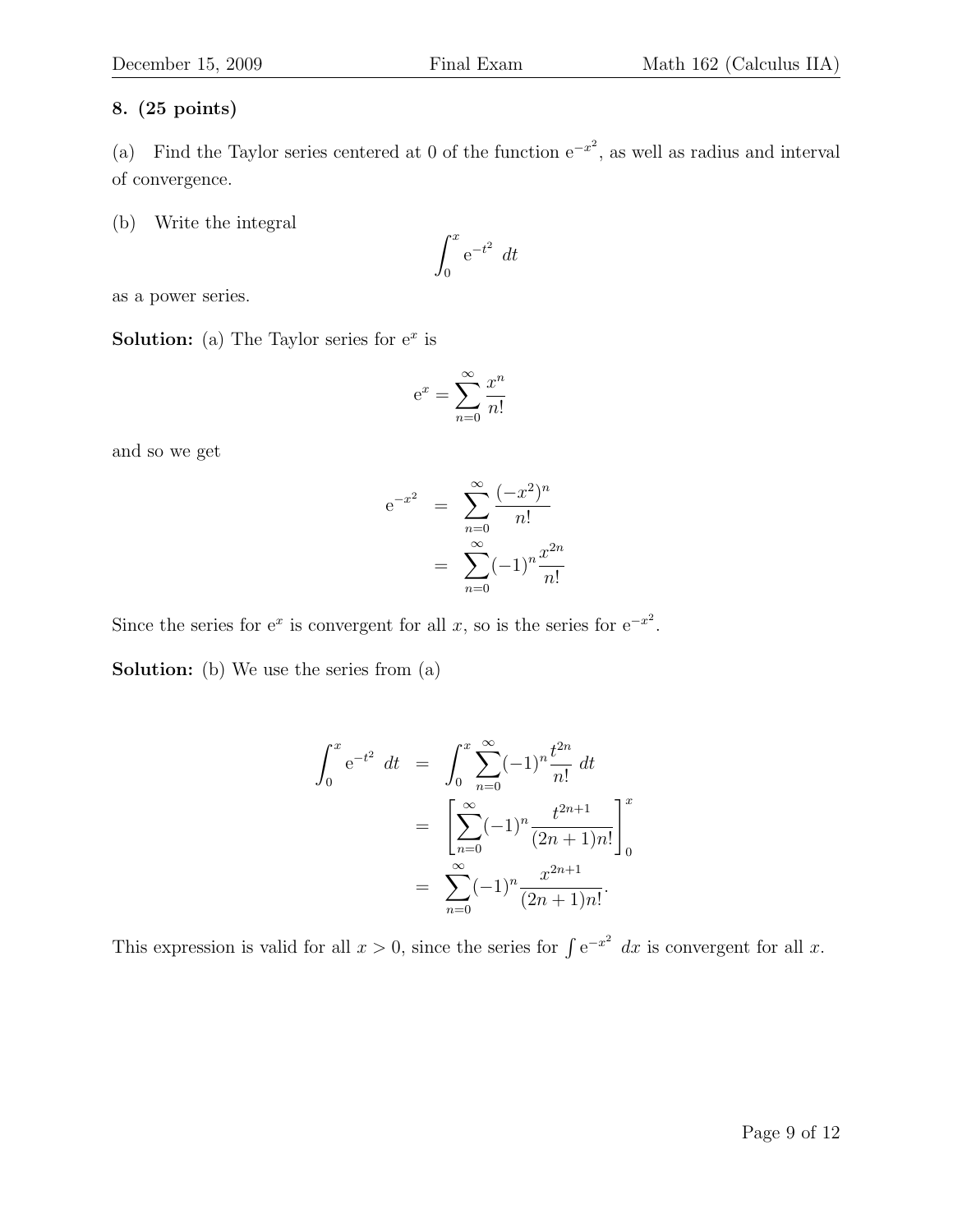Find the radius and interval of convergence of the power series

$$
\sum_{n=0}^{\infty} (-1)^n \frac{(x+2)^n}{n+1}.
$$

Solution: We apply the ratio test.

$$
\left|\frac{a_{n+1}}{a_n}\right| = \left|\frac{(-1)^{n+1}(x+2)^{n+1}}{n+2}\frac{n+1}{(-1)^n(x+2)^n}\right| = |x+2|\left(\frac{n+1}{n+2}\right).
$$

Hence we get

$$
\lim_{n \to \infty} \left| \frac{a_{n+1}}{a_n} \right| = |x + 2|.
$$

This means that the series converges for  $|x+2| < 1$  and hence that the radius of convergence is 1. We then know that the series converges for  $-3 < x < -1$ , and it remains to check the endpoints. For  $x = -3$  we get

$$
\sum_{n=0}^{\infty} (-1)^n \frac{(-3+2)^n}{n+1} = \sum_{n=0}^{\infty} (-1)^n \frac{(-1)^n}{n+1} = \sum_{n=0}^{\infty} \frac{1}{n+1}
$$

which is a divergent harmonic series. For  $x = -1$  we get

$$
\sum_{n=0}^{\infty} (-1)^n \frac{(-1+2)^n}{n+1} = \sum_{n=0}^{\infty} (-1)^n \frac{1}{n+1}
$$

which is convergent by the alternating series test. The interval of convergence is then  $-3 < x \leq -1$ .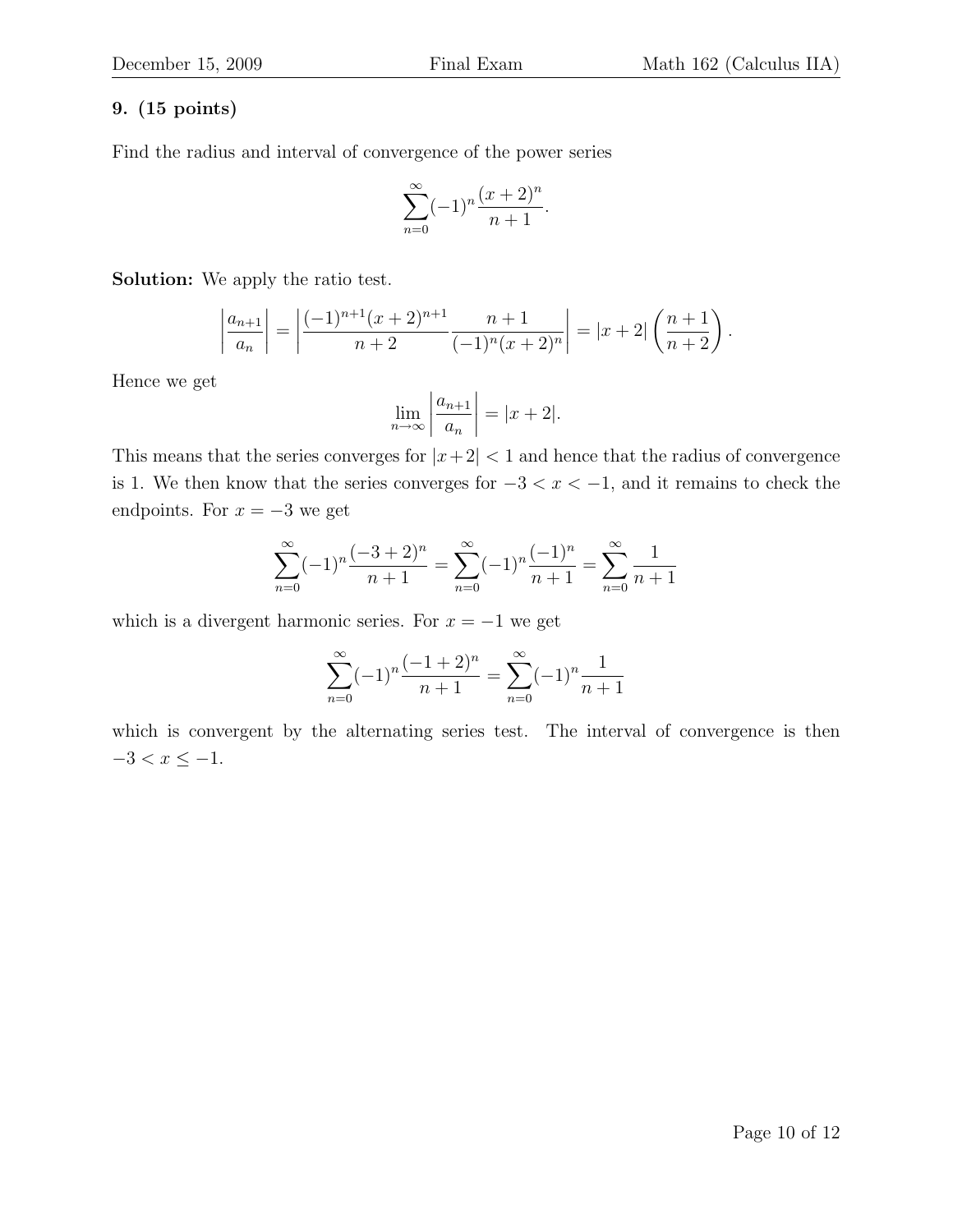Determine whether the series

$$
\sum_{n=2}^{\infty} (-1)^n \frac{1}{n \ln(n)}
$$

is absolutely convergent, conditionally convergent or divergent.

**Solution:** The function  $f(x) = \frac{1}{x \ln(x)}$ , has  $f'(x) = \frac{-\ln(x)-1}{(x \ln(x))^2}$ , which is negative for  $x \ge 2$ , so  $\frac{1}{(n+1)\ln(n+1)} < \frac{1}{n\ln(n+1)}$  $\frac{1}{n \ln(n)}$  and  $\lim_{n \to \infty} \frac{1}{n \ln(n)} = 0$ , by the monotone convergence theorem, since the sequence is monotone decreasing and bounded by 0 from below (all terms are positive). The series is convergent by the alternating series test.

To see whether the series is absolutely convergent, we use the integral test. The series is absolutely convergent if the series  $\sum_{n=2}^{\infty}$ 1  $\frac{1}{n \ln(n)}$  is convergent. By the integral test this is the case if and only if the improper integral

$$
\int_2^\infty \frac{1}{x\ln(x)}\,dx
$$

is convergent.

$$
\int_2^{\infty} \frac{1}{x \ln(x)} dx = \int_{\ln(2)}^{\infty} \frac{x du}{xu}
$$

$$
= \int_{\ln(2)}^{\infty} \frac{1}{u} du
$$

$$
= \lim_{t \to \infty} \ln(t) - \ln(2)
$$

$$
= \infty.
$$

where we put  $u = \ln(x)$  and  $dx = x du$ .